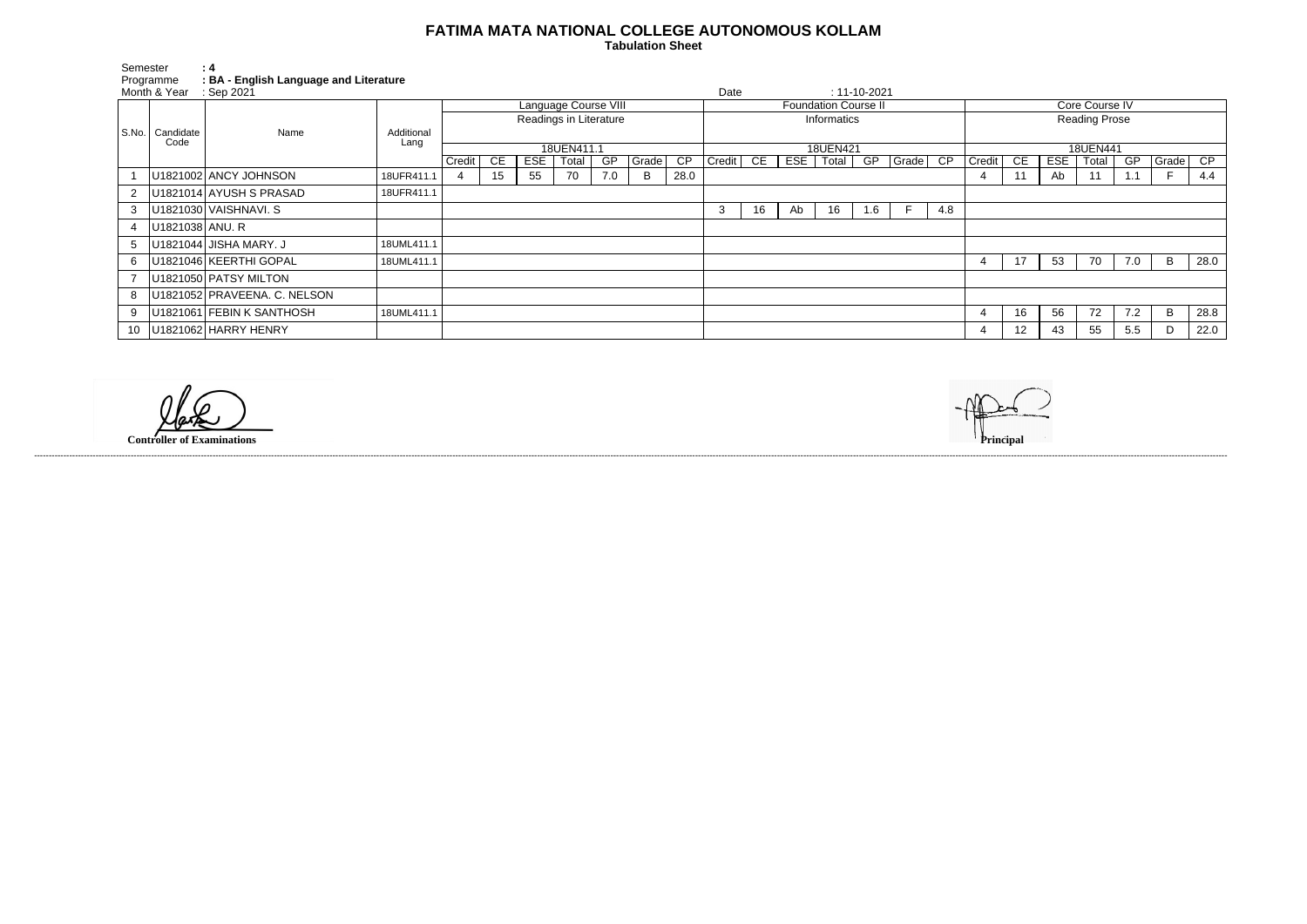|                |                   | Name                         |            | <b>Complementary Course VII</b> |           |            |                                    |     |       |                               |          | <b>Complementary Course VIII</b> |            |       |     |       |      |  |  |
|----------------|-------------------|------------------------------|------------|---------------------------------|-----------|------------|------------------------------------|-----|-------|-------------------------------|----------|----------------------------------|------------|-------|-----|-------|------|--|--|
|                |                   |                              |            |                                 |           |            | <b>History of English Language</b> |     |       | <b>Basics of News Editing</b> |          |                                  |            |       |     |       |      |  |  |
| S.No.          | Candidate<br>Code |                              | Additional |                                 |           |            |                                    |     |       |                               |          |                                  |            |       |     |       |      |  |  |
|                |                   |                              | Lang       |                                 |           |            | 18UEN431                           |     |       |                               | 18UCJ431 |                                  |            |       |     |       |      |  |  |
|                |                   |                              |            | Credit                          | <b>CE</b> | <b>ESE</b> | Total                              | GP  | Grade | $\overline{CP}$               | Credit   | СE                               | <b>ESE</b> | Total | GP  | Grade | CP   |  |  |
|                |                   | U1821002 ANCY JOHNSON        | 18UFR411.1 | 2                               | 14        | 30         | 44                                 | 4.4 | E.    | 8.8                           | 3        | 15                               | 55         | 70    | 7.0 | B     | 21.0 |  |  |
| $\overline{2}$ |                   | U1821014 AYUSH S PRASAD      | 18UFR411.1 |                                 |           |            |                                    |     |       |                               |          |                                  |            |       |     |       |      |  |  |
| 3              |                   | U1821030 VAISHNAVI. S        |            | 2                               | 15        | Ab         | 15                                 | 1.5 |       | 3.0                           |          |                                  |            |       |     |       |      |  |  |
| 4              | U1821038 ANU. R   |                              |            | 2                               | 14        | Ab         | 14                                 | 1.4 |       | 2.8                           |          |                                  |            |       |     |       |      |  |  |
| 5              |                   | U1821044 JISHA MARY. J       | 18UML411.1 |                                 |           |            |                                    |     |       |                               | 3        | 19                               | 65         | 84    | 8.4 |       | 25.2 |  |  |
| 6              |                   | U1821046 KEERTHI GOPAL       | 18UML411.1 |                                 |           |            |                                    |     |       |                               |          |                                  |            |       |     |       |      |  |  |
|                |                   | U1821050 PATSY MILTON        |            | 2                               | 13        | 40         | 53                                 | 5.3 | D     | 10.6                          |          |                                  |            |       |     |       |      |  |  |
| 8              |                   | U1821052 PRAVEENA. C. NELSON |            | 2                               | 13        | 45         | 58                                 | 5.8 | D     | 11.6                          |          |                                  |            |       |     |       |      |  |  |
| 9              |                   | U1821061 FEBIN K SANTHOSH    | 18UML411.1 |                                 |           |            |                                    |     |       |                               |          |                                  |            |       |     |       |      |  |  |
| 10             |                   | U1821062 HARRY HENRY         |            |                                 |           |            |                                    |     |       |                               |          |                                  |            |       |     |       |      |  |  |

------------------------------------------------------------------------------------------------------------------------------------------------------------------------------------------------------------------------------------------------------------------------------------------------------------------------------------------------------------------------------------------------------------------------

lak

**Controller of Examinations**